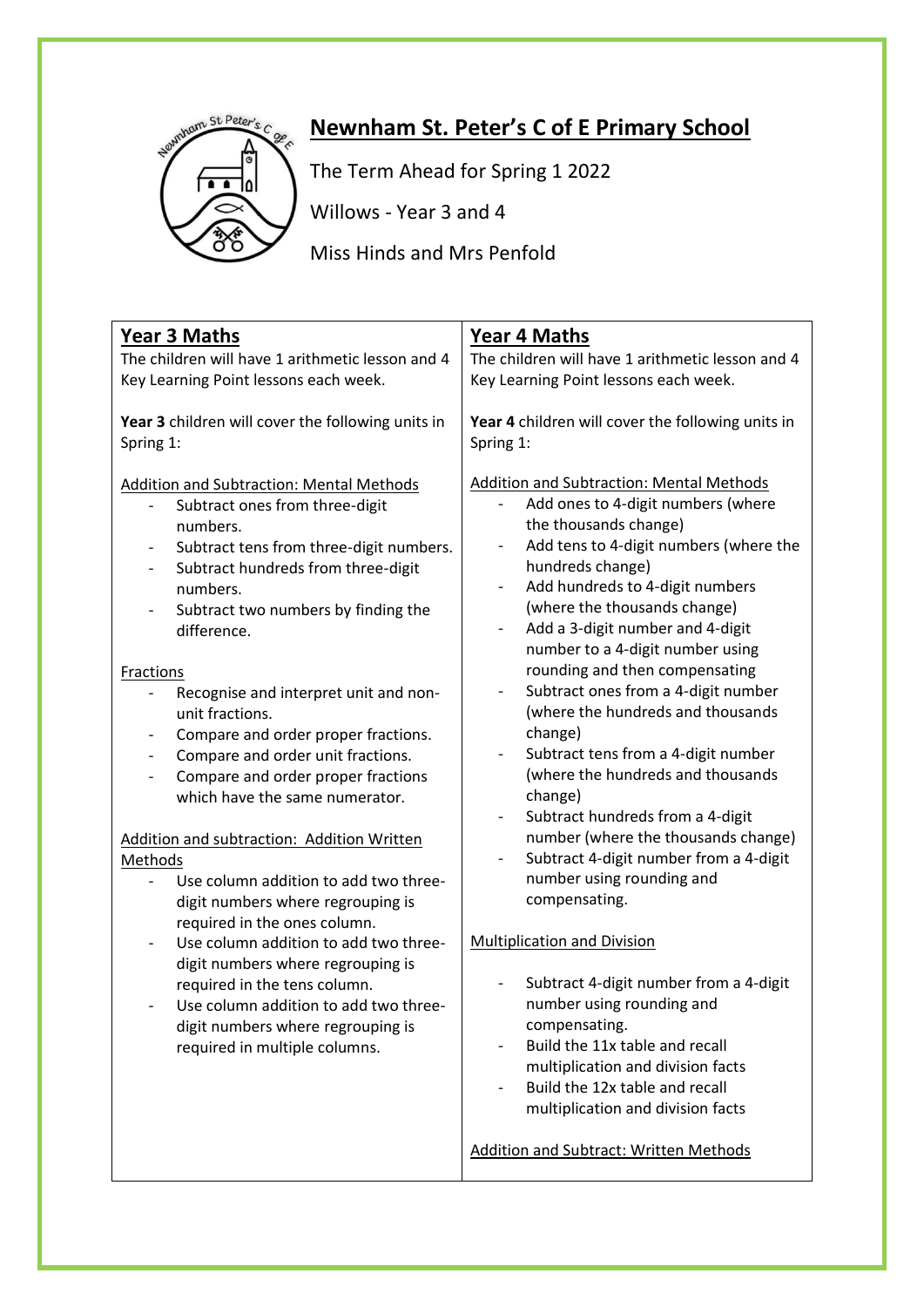| multiply columns<br><b>English</b><br><b>Guided Reading</b><br>On a Monday, Tuesday, Wednesday and Friday,<br>the children will have a whole class Guided<br>The writing stimulus that the children will be<br>Reading session which will focus on an extract<br>using this term is 'Aladdin and the Enchanted<br>from a text. The children will focus on 'DERIC'<br>Lamp' by Philip Pullman. At the end of the first<br>(Decode, Explain, Retrieve, Inference and<br>unit, the children will write their own version of<br>Choice) style questions and be taught how to<br>the fantasy story.<br>answer questions independently with a focus<br>PHILIP<br>PULLMAN<br>on one of these areas.<br>Additionally, the children will have 'daily story<br>time' where the teacher will read them a class<br>book with a focus issue to be discussed and<br>explored together. This term, the book will be<br>ENCHANTED<br>'Anisha, Accidental Detective' by Serena Patel.<br>Illustrated by Chris Wormell<br>The children will be taught appropriate<br>grammar through grammar-based lessons and<br>will then apply their knowledge and<br>understanding to an independent piece of<br>writing. | <u>History</u> | Add two 4-digit numbers using column<br>addition when regrouping is required in<br>the ones column<br>Add two 4-digit numbers using column<br>addition when regrouping is required in<br>the tens column<br>Add two 4-digit numbers using column<br>addition when regrouping is required in<br>the hundreds column<br>Add two 4-digit numbers using column<br>addition when regrouping is required in<br>multiply columns<br>Add a 4-digit number and a 3-digit<br>number when regrouping is required in<br>multiply columns<br>Add a 4-digit number and a 2-digit<br>number when regrouping is required in<br><b>Geography</b> |
|---------------------------------------------------------------------------------------------------------------------------------------------------------------------------------------------------------------------------------------------------------------------------------------------------------------------------------------------------------------------------------------------------------------------------------------------------------------------------------------------------------------------------------------------------------------------------------------------------------------------------------------------------------------------------------------------------------------------------------------------------------------------------------------------------------------------------------------------------------------------------------------------------------------------------------------------------------------------------------------------------------------------------------------------------------------------------------------------------------------------------------------------------------------------------------------------|----------------|---------------------------------------------------------------------------------------------------------------------------------------------------------------------------------------------------------------------------------------------------------------------------------------------------------------------------------------------------------------------------------------------------------------------------------------------------------------------------------------------------------------------------------------------------------------------------------------------------------------------------------|
|                                                                                                                                                                                                                                                                                                                                                                                                                                                                                                                                                                                                                                                                                                                                                                                                                                                                                                                                                                                                                                                                                                                                                                                             |                |                                                                                                                                                                                                                                                                                                                                                                                                                                                                                                                                                                                                                                 |
|                                                                                                                                                                                                                                                                                                                                                                                                                                                                                                                                                                                                                                                                                                                                                                                                                                                                                                                                                                                                                                                                                                                                                                                             |                |                                                                                                                                                                                                                                                                                                                                                                                                                                                                                                                                                                                                                                 |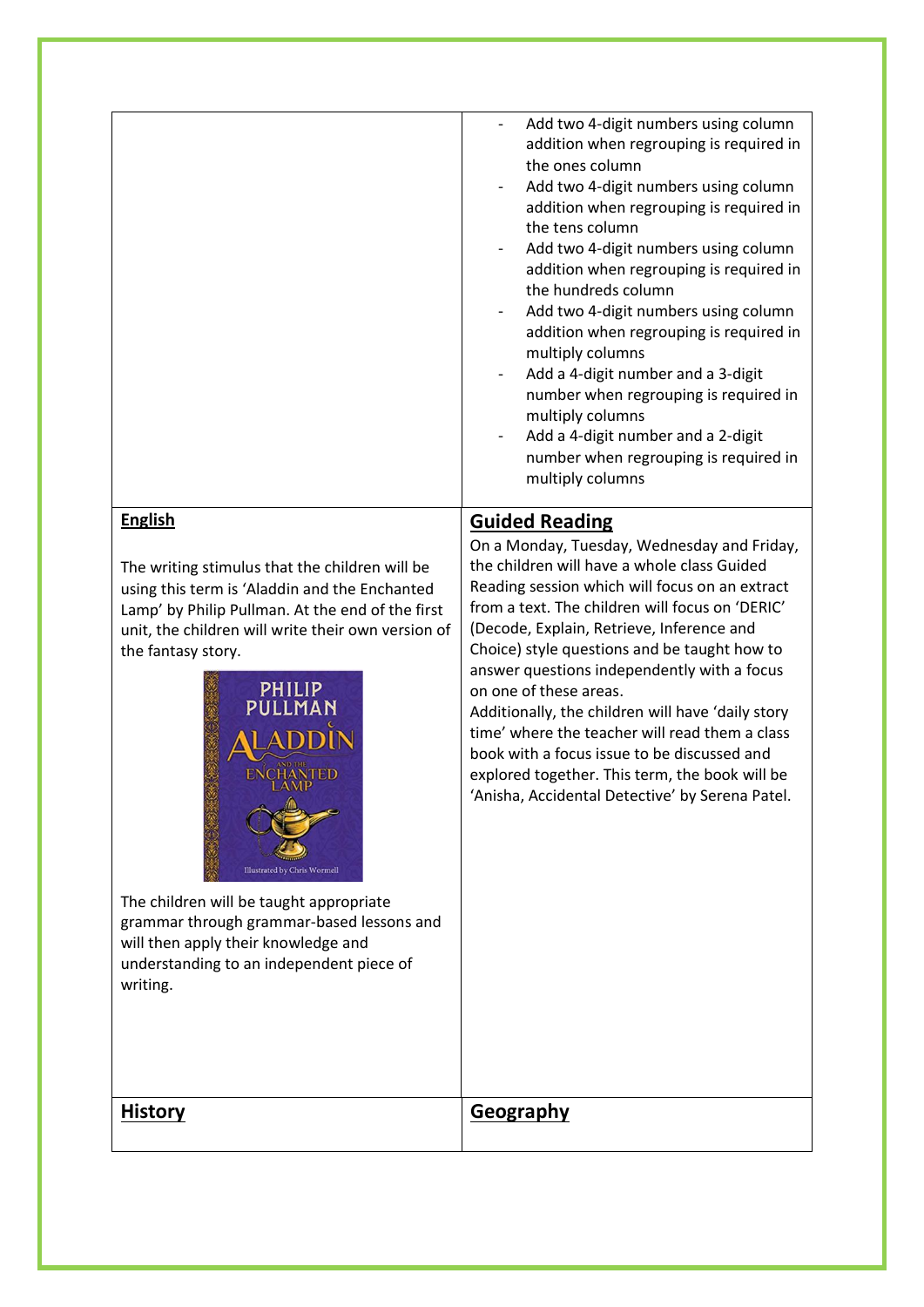| What has been the impact of the                                                                                                                                                                                                                                                                                                                                                                                                                                                                                                                                                              | What do I know about the                                                                                                                                                                                                                                                                                                                                                                                                                                                                                                                                                                                                                                                                                                                                                                                                                                                                            |
|----------------------------------------------------------------------------------------------------------------------------------------------------------------------------------------------------------------------------------------------------------------------------------------------------------------------------------------------------------------------------------------------------------------------------------------------------------------------------------------------------------------------------------------------------------------------------------------------|-----------------------------------------------------------------------------------------------------------------------------------------------------------------------------------------------------------------------------------------------------------------------------------------------------------------------------------------------------------------------------------------------------------------------------------------------------------------------------------------------------------------------------------------------------------------------------------------------------------------------------------------------------------------------------------------------------------------------------------------------------------------------------------------------------------------------------------------------------------------------------------------------------|
| <b>Roman Empire on Britain?</b>                                                                                                                                                                                                                                                                                                                                                                                                                                                                                                                                                              | <b>Geography of Italy?</b>                                                                                                                                                                                                                                                                                                                                                                                                                                                                                                                                                                                                                                                                                                                                                                                                                                                                          |
|                                                                                                                                                                                                                                                                                                                                                                                                                                                                                                                                                                                              |                                                                                                                                                                                                                                                                                                                                                                                                                                                                                                                                                                                                                                                                                                                                                                                                                                                                                                     |
| In the first half of the Spring term, the children<br>will be completing the unit 'Romans'. The<br>children will be taught to:                                                                                                                                                                                                                                                                                                                                                                                                                                                               | In the first half of the Spring term, the children<br>will learn about the geography of Italy. In this<br>unit, the children will be taught to:                                                                                                                                                                                                                                                                                                                                                                                                                                                                                                                                                                                                                                                                                                                                                     |
| Understand the spread of the Roman<br>$\overline{\phantom{0}}$<br>empire and recall key facts about the<br>invasion of Britain.<br>Understand why the Romans built new<br>roads in Britain.<br>Understand how the Roman empire<br>affected different people and how they felt<br>and reacted to the changes that were being<br>made.<br>Understand who Emperor Hadrian was and<br>-<br>why he built Hadrian's Wall.<br>Understand the religious beliefs of the<br>$\overline{\phantom{0}}$<br>Romans.<br>Understand what the Roman baths were<br>and the different amenities they contained. | Identify the location of Italy<br>$\overline{\phantom{m}}$<br>Understand the climate of Italy<br>$\overline{\phantom{a}}$<br>Use maps to identify landmarks in Italy<br>$\qquad \qquad \blacksquare$<br>Understand the significance of different<br>$\overline{\phantom{a}}$<br>landmarks in Italy<br>Make comparisons between the United<br>$\qquad \qquad -$<br>Kingdom and Italy<br>Make connections with the History unit<br>$\qquad \qquad \blacksquare$<br>'Romans'                                                                                                                                                                                                                                                                                                                                                                                                                           |
| <b>Science</b>                                                                                                                                                                                                                                                                                                                                                                                                                                                                                                                                                                               | R.E                                                                                                                                                                                                                                                                                                                                                                                                                                                                                                                                                                                                                                                                                                                                                                                                                                                                                                 |
|                                                                                                                                                                                                                                                                                                                                                                                                                                                                                                                                                                                              |                                                                                                                                                                                                                                                                                                                                                                                                                                                                                                                                                                                                                                                                                                                                                                                                                                                                                                     |
| What do we mean by 'sound'?                                                                                                                                                                                                                                                                                                                                                                                                                                                                                                                                                                  | <b>What is it like to follow God?</b>                                                                                                                                                                                                                                                                                                                                                                                                                                                                                                                                                                                                                                                                                                                                                                                                                                                               |
| In the first half of the Spring term, the children<br>will be completing the unit 'Sound'. The<br>children will be taught to:<br>Identify how sounds are made, associating<br>$\overline{\phantom{0}}$                                                                                                                                                                                                                                                                                                                                                                                       | In the first half of the Spring term, the children<br>will be completing the unit 'What is it like to<br>follow God?'. In this unit, the children will be<br>taught to:                                                                                                                                                                                                                                                                                                                                                                                                                                                                                                                                                                                                                                                                                                                             |
| some of them with something vibrating.<br>Recognise that vibrations from sounds<br>-<br>travel through a medium to the ear.<br>Find patterns between the pitch of a sound<br>$\overline{\phantom{0}}$<br>and features of the object that produced it.<br>Find patterns between the volume of a<br>sound and the strength of the vibrations<br>that produced it.<br>Recognise that sounds get fainter as the<br>distance from the sound source increases.                                                                                                                                     | Make clear links between the story of Noah<br>$\overline{\phantom{a}}$<br>and the idea of covenant.<br>Make simple links between promises in the<br>$\qquad \qquad -$<br>story of Noah and promises that Christians<br>make at a wedding ceremony.<br>Make links between the story of Noah and<br>$\qquad \qquad -$<br>how we live in school and the wider world.<br>Understand that The Old Testament tells<br>$\overline{\phantom{a}}$<br>the story of a particular group of people,<br>the children of Israel known as the People<br>of God - and relationship with God.<br>Understand the people of God try to live in<br>$\overline{\phantom{a}}$<br>the way God wants, following his<br>commands and worshipping him.<br>Understand that people who worship God<br>$\overline{\phantom{a}}$<br>believe he promises to stay with them and<br>Bible stories show how God keeps his<br>promises. |